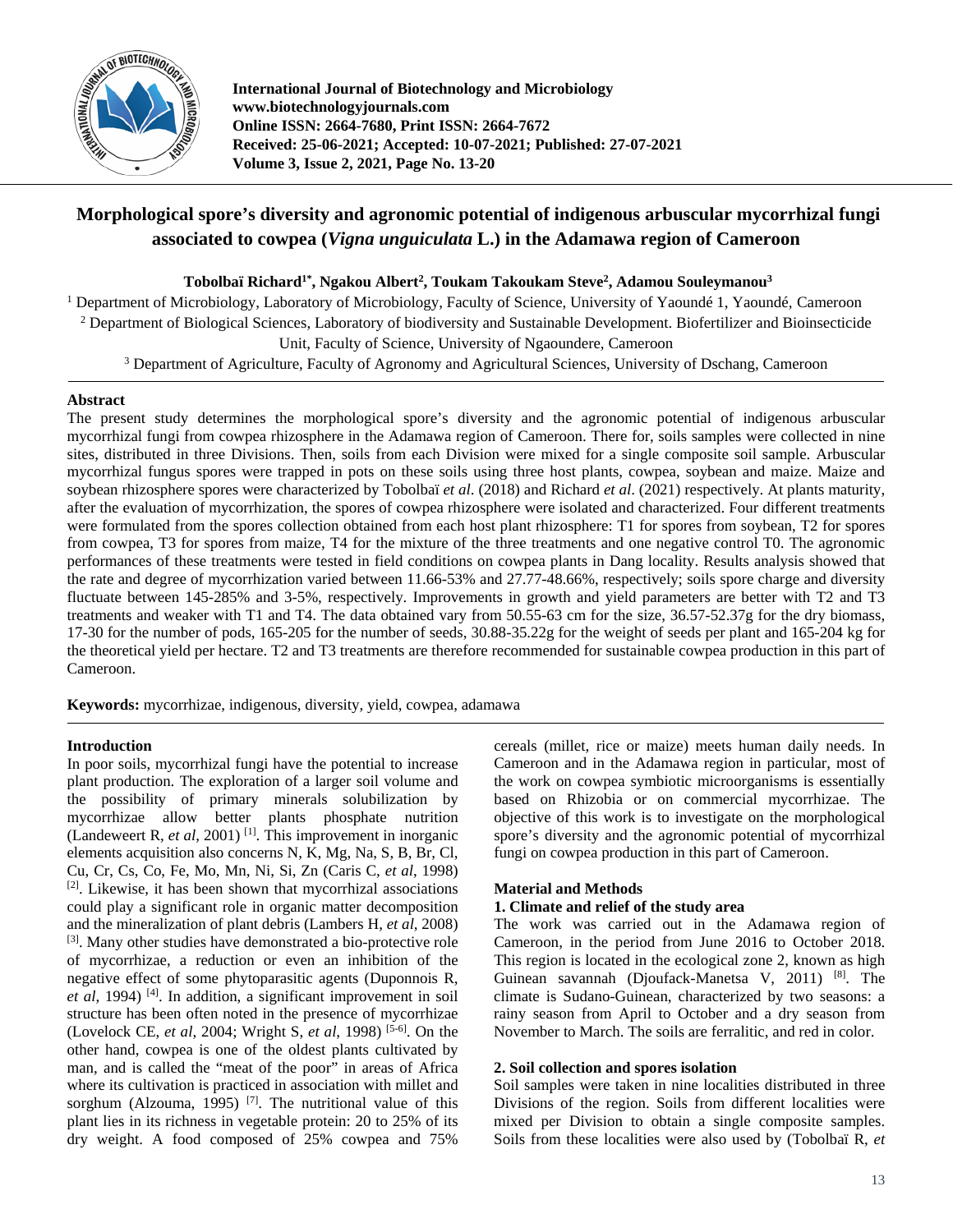*al*, 2018) <sup>[9]</sup> and (Tobolbaï R, 2018) <sup>[10]</sup> to respectively assess the morphological diversity of spores of arbuscular mycorrhizal fungi associated with corn and soybeans in this region.

## **3. Soils samples physico-chemical properties**

The Soil samples properties have been evaluated using Palintest 5000 Photometer Kit. The evaluated characteristics included sand content, silt, clay, pH, conductivity, organic carbon (CO), organic matter (OM), phosphorus (P), Magnesium ( $Mg2 +$ ) and the Calcium (Ca +). These analyzes have been realized at Soil-Water-Plant Analysis Laboratory of the Chadian Institute of Agronomic Research for Development.

## **4. Spores trapping**

The spore trapping was carried out according to the method described by (Brundrette *et al*, 1996) [11]. For this aim, cowpeas, soybeans and maize were cultivated on soil samples to increase spore population for a successful isolation exercise. Each pot had a capacity of 2 liters and five were used per composite soil sample type. The plants in culture were placed on a support and protected from the wind. Watering was achieved by exposure of the test to rainwater. At maturity, the roots and the soil substrate were sent to the Laboratory for analyzes. The growing medium (soil) was used for spore's isolation that has been carried out according to the method of (Gerdemann and Nicolson, 1963)<sup>[12]</sup>.

## **5. Evaluation of cowpea plants mycorrhization Mycorrhization rate**

The rate of roots mycorrhization was determined according to the following formula:

## $(N-N0)$

 $T$  (%):  $\overline{N}$  x100 with N number of fragments observed and N0 number of non-mycrhized fragments, (Arias RM, *et al*, 2012) [13].

## **Degree of mycorrhization**

The degree of mycorrhization was evaluated by assigning each observed root fragment a class score between 0 and 5 according to the colonization estimation of the root cortex by arbuscular fungi:  $0 = No$  infection,  $1 = Trace$  of infection,  $2 =$ less than 10%,  $3 = 10$  to 50%,  $4 = 51$  to 90%,  $5 =$  More than 90%.

## $(95n5+70n4+30n3+5n2)$

Deg  $(\%)$ : **N** where n5, n4, n3, n2 and n1 are the numbers of roots noted from 1 to 5, (Sghir F, *et al*,  $2013$ ) [14].

## **6. Arbuscular mycorrhizal fungi spore's estimation Mycorrhizal spore charge in soils**

The soils mycorrhizal spore charge was evaluated according to the following formula:

C (%):  $\frac{N}{100}$  where N is the number of spores counted and 100, the amount of soil used for their isolation (Sghir F, *et al*,  $2013$ ) [14].

## **Diversity of mycorrhizal fungi pores in soils**

Soils mycorrhizal spore diversity was estimated according to the following formula:

```
Div:<br>100 (Number of different arbuscular fungus genus)
```
Total number of spore counted (Arias RM, *et al*, 2012) [13].

## **7. Phenotypic and structural characterization of spores**

The spore's shapes were determined according to the observed phenotypes; the colors were determined according to the standard INVAM color chart, while the size was determined according to the method of (Walker, 2008)  $[15]$ . The spores were then mounted between slide and coverslip in the compound Polyvinyl alcohol-Lactic Acid-Glycerol (PVGL) and the Melzer's reagent  $(V: V / 1: 1)$  to reveal the structure of the different walls of the spores (Koske RE, Tessier B, 1983) [16]. The genera were determined according to the method of Morton and Benny, (Morton B, Benny GL, 1990)<sup>[17]</sup>. The initial descriptions of the species and the data provided by (INVAM, 2017) [18] were used to determine the species.

## **8. Production of mycorrhizal fungi inoculum**

The microbial Biofertilizer (inoculum) production consisted of a massive multiplication of the spores by cultivating them under cowpeas, soybeans and corn in 2-liter pots. The growing medium is a mixture of sand and soil (v:  $v / 2$ : 1) and the mixture has been sterilized. The pots were protected from potential contamination from the ground and wind, and were sprayed directly with rainwater. At maturity, the cultivation soil with the roots were used to formulate crude biofertilizer composed of arbuscular mycorrhizal fungi spores and mycorrhized roots.

## **9. Treatments formulation**

Four different treatments were constituted. The arbuscular fungi species composition of the different formulations was maintained as encountered under natural conditions. The various formulated inoculum were thus as follows: T0: negative control (no treatment applied); T1: Set of spores trapped with soybean, T2: Set of spores trapped with cowpea, T3: Set of spores trapped with corn, T4: Mixture of spores resulting from traps with the three plants.

## **10. Experimental set-up for field experiments**

To assess the impact of the formed biofertilizers on cowpeas plants productivity, an experimental field test was carried out in the locality of DANG. The experimental set-up is a completely randomized block, with 4 treatments and a negative control, each being repeated 3 times. An experimental plot covers an area of  $45 \text{ m}^2$  on which there are 1200 cowpea plants separated from each other 50 cm on the line and 70 cm among the lines (density  $= 37$  plants / m2). Figure 1 illustrates the experimental device used.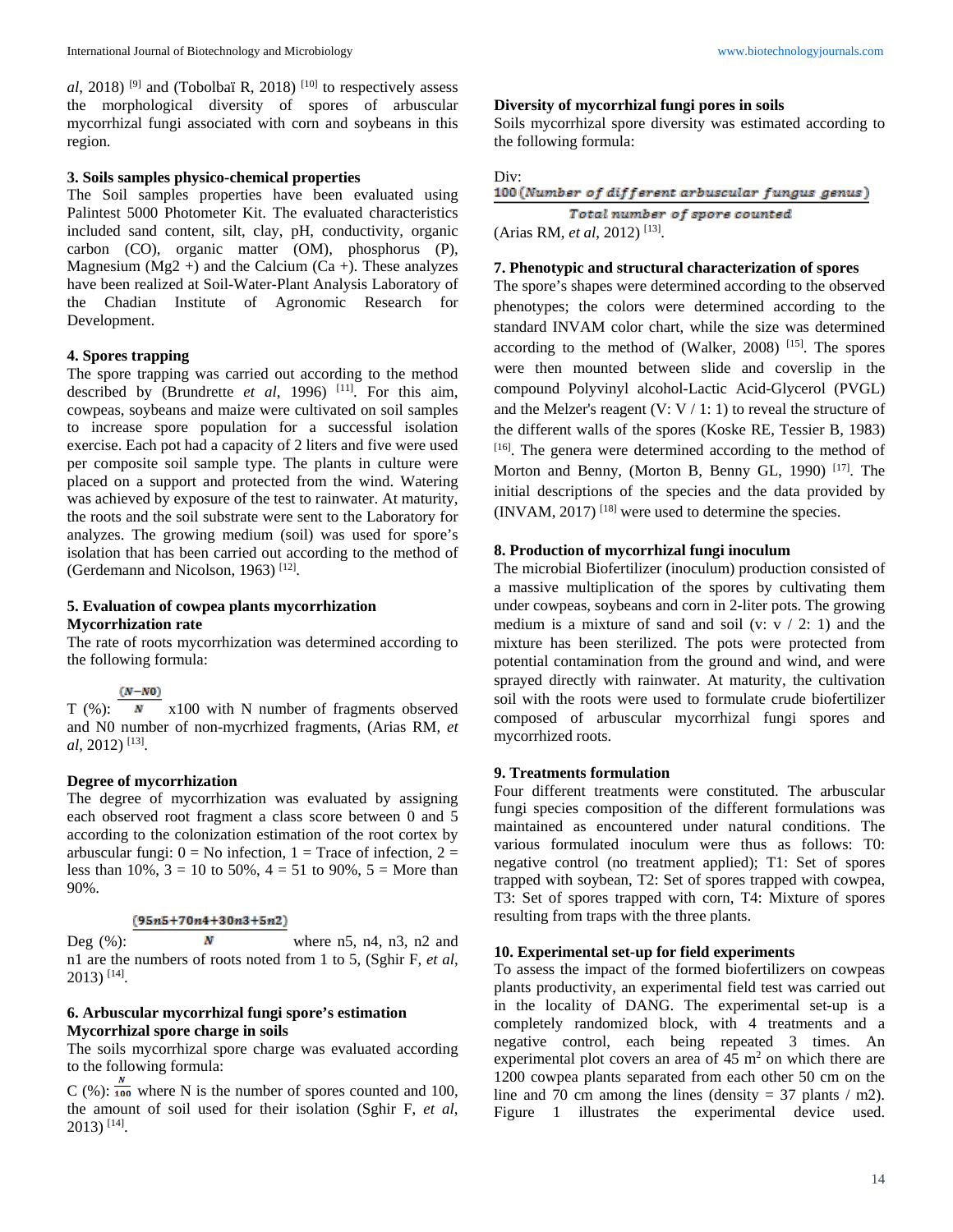

**Fig 1:** Experimental setup in the field

## **11. Field application of endomycorrhizal inoculum**

The application of the endomycorrhizal inoculum to the cultures was carried out twice. Firstly, the seeds were directly coated with mycorrhizal biofertilizer during the sowing period, and secondly, the plants roots were infested with mycorrhizal biofertilizer after 4 weeks of development. Normally, applying the biofertilizer twice is not necessary; but may be beneficial in the way of a higher chance of successful inoculation.

## **12. Evaluation of growth and yield parameters of cowpea plants**

Growth parameters were taken after three months of development. The plants were harvested and dried in shade conditions for 90 days, at the Agronomic Research Institute for Development, Wakwa Ngaoundéré Regional Centre. A total of twenty plants were used to evaluate each parameter: Size, total biomass, number of pods, weight of pods, number of seeds, weight of seed and seed yield per hectare. The weights were measured using a precision electronic scale. The formula used by (Tobolbaï R, 2018)<sup>[10]</sup> was used to determine the yield per hectare:

 $YSH = (WANS/1000) \times 90000$  Where 90 is the theoretical number of plants per hectare, WNS is the weight of the average number of seeds per plant in grams.

#### **13. Statistical analyses**

The data were statistically analysed using the "Statgraphic.5.0" program which performs analysis of variance (ANOVA). The results average from different localities were separated using the least significant difference (LSD) at the threshold of the indicated probabilities.

## **Results**

## **1. Soils sample physicochemical properties**

Table 1 indicates that the soils of Faro et Deo ( $pH = 4.32$ ) are more acidic while those of Vina are less acidic ( $pH = 5$ ). The soils of Vina Division are more clayey (56.19%) compared to those of the other two Divisions, Mbéré (40.44%), Faro et Déo (42.47). Regarding organic matter, the highest value is one of Faro et Déo (0.112%), followed by that of Mbéré (0.105%) and it is in Vina that the lowest value is recorded (0.095%). Regarding fertilizer parameters, the phosphorus content is higher in Vina Division (94 ppm), lower in Faro et Déo (17 ppm) and intermediate in Mbéré (26 ppm). Conversely, it is the Faro et Deo samples (560 ppm) which are richer in potassium, while those of the Vina are poorer (330 ppm); the value recorded in the Mbéré (450 ppm) is intermediate.

**Table 1:** Physico-chemical characteristics of soil samples

|             | pH                | Sand  | Silt             |       | $Clav$ $Cond$ $O.C$ |       | 0.M   | $P$ (pmm) | $K$ (ppm) | $M\epsilon 2+$ |
|-------------|-------------------|-------|------------------|-------|---------------------|-------|-------|-----------|-----------|----------------|
| Vina        |                   | 20.28 | 23.52            | 56.19 |                     | 0.055 | 0.095 | 94        | 330       | 185            |
| Mbéré       | 4.92              |       | $135.89$   23.66 | 40.44 |                     | 0.061 | 0.105 | 26        | 450       | 95             |
| Faro et Déo | 4.32 <sub>1</sub> | 48.74 | 10,78            | 42.47 | 152.1               | 0.065 |       | 17        | 560       |                |

Cond: conductivity, O.C: Organic Carbone; O.M: Organic Maters, P (ppm): available phosphorus, K (ppm): Available potassium, Mg2+: Magnesium.

## **2. Mycorrhization rate**

The rate of mycorrhization varies between the three Divisions (Figure 2) ( $P = 0.0000$ ). The highest rate was observed in Faro et Déo (53%), unlike that recorded in Vina (11.66%) which is lower. The value recorded in the Mbéré is intermediate (23.55%).



P=0, 0000, F=2394, 60

**Fig 2:** Mycorrhization rat**e**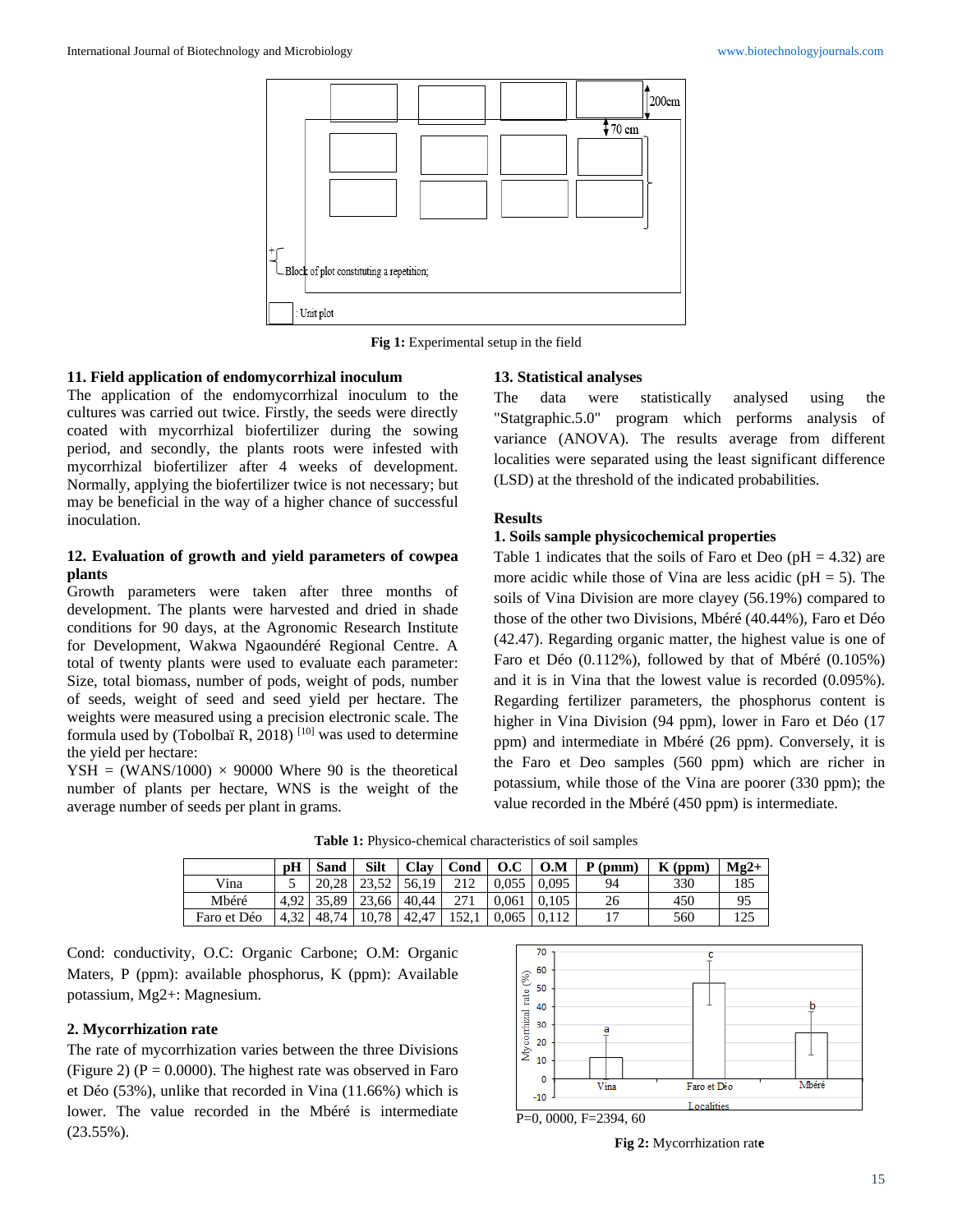## **3. Degree of mycorrhization**

The degree of mycorrhization is variable among the Divisions,  $(P = 0.0000)$ . The highest value was obtained in Faro and Déo (48.68%), and the lowest in Mbéré (27.77%). The value of the Vina Division is intermediate (33.5%).



**Fig 3:** Degree of mycorrhization in the different division

## **4. Soils spore's charge**

Figure 3 shows the variation of spore charge between the différents Division ( $P = 0.0000$ ). It emerges that the soils of Vina (285%) and those of Faro et Déo (285%) have similar and significantly higher sporal charge than that of Mbéré (145%).



P=0,0000, F=159,88

**Fig 4:** Spore load of soil samples from different Departments

## **5. Arbuscular mycorrhizal fungi spore diversity**

The analysis of Figure 5 reveals that there is no significant difference  $(P = 0.1250)$  between the spore diversity of the soil samples from the different Departments, Vina (5%), Faro and Déo (3%) and Mbéré (3%).



P=0,1250, F=3

**Fig 5:** Spore diversity of arbuscular mycorrhizal fungi in the three division

#### **6. Characterized spores**

The morpho-anatomical characterization of the spores revealed the presence of 5 different specimens divided into 3

genera: *Diversispora epigae*, *Glomus* (*G. constrictum, G. maculosum and G. manihotis*), and *Rhizophagus intraradices.*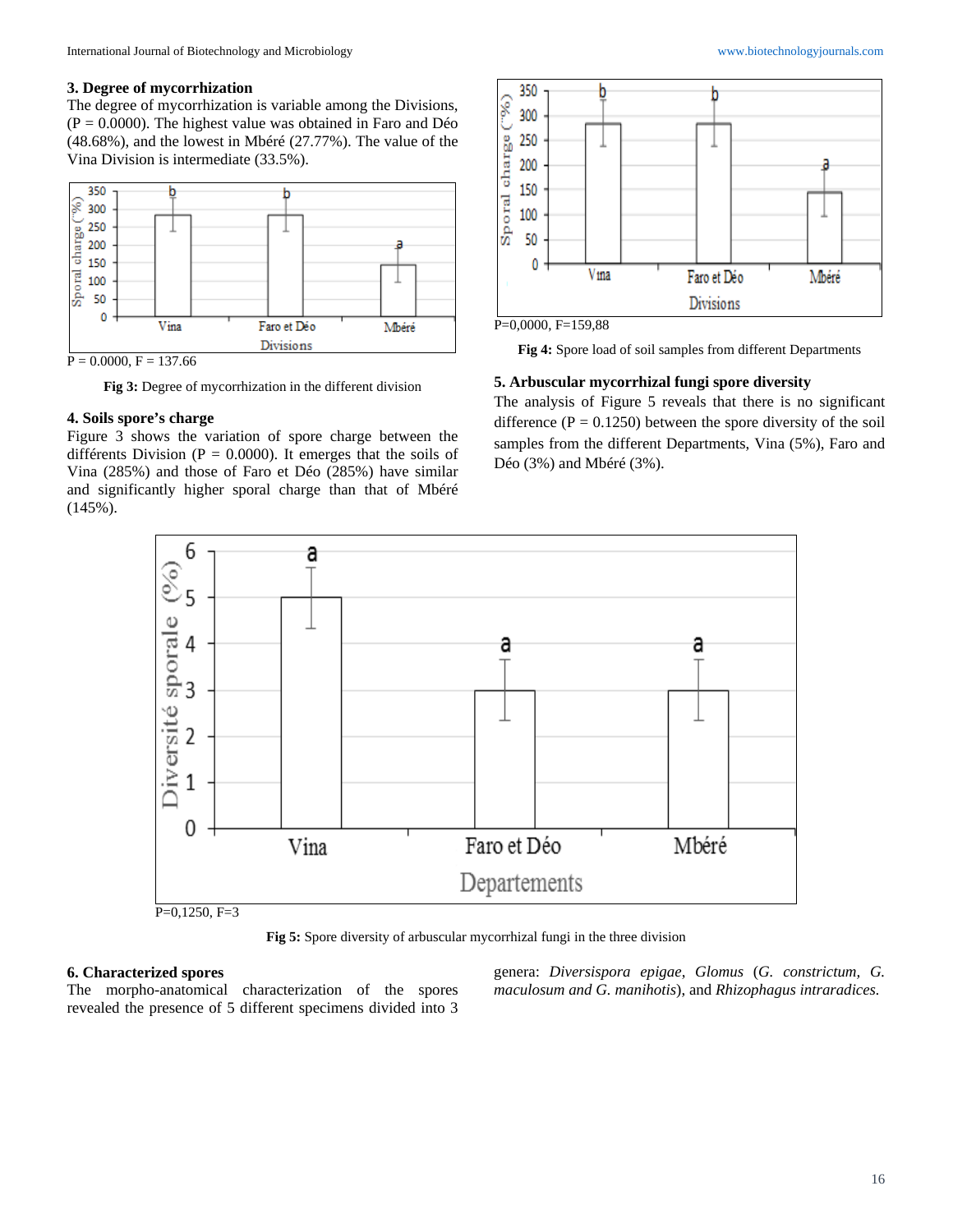

**Fig 6**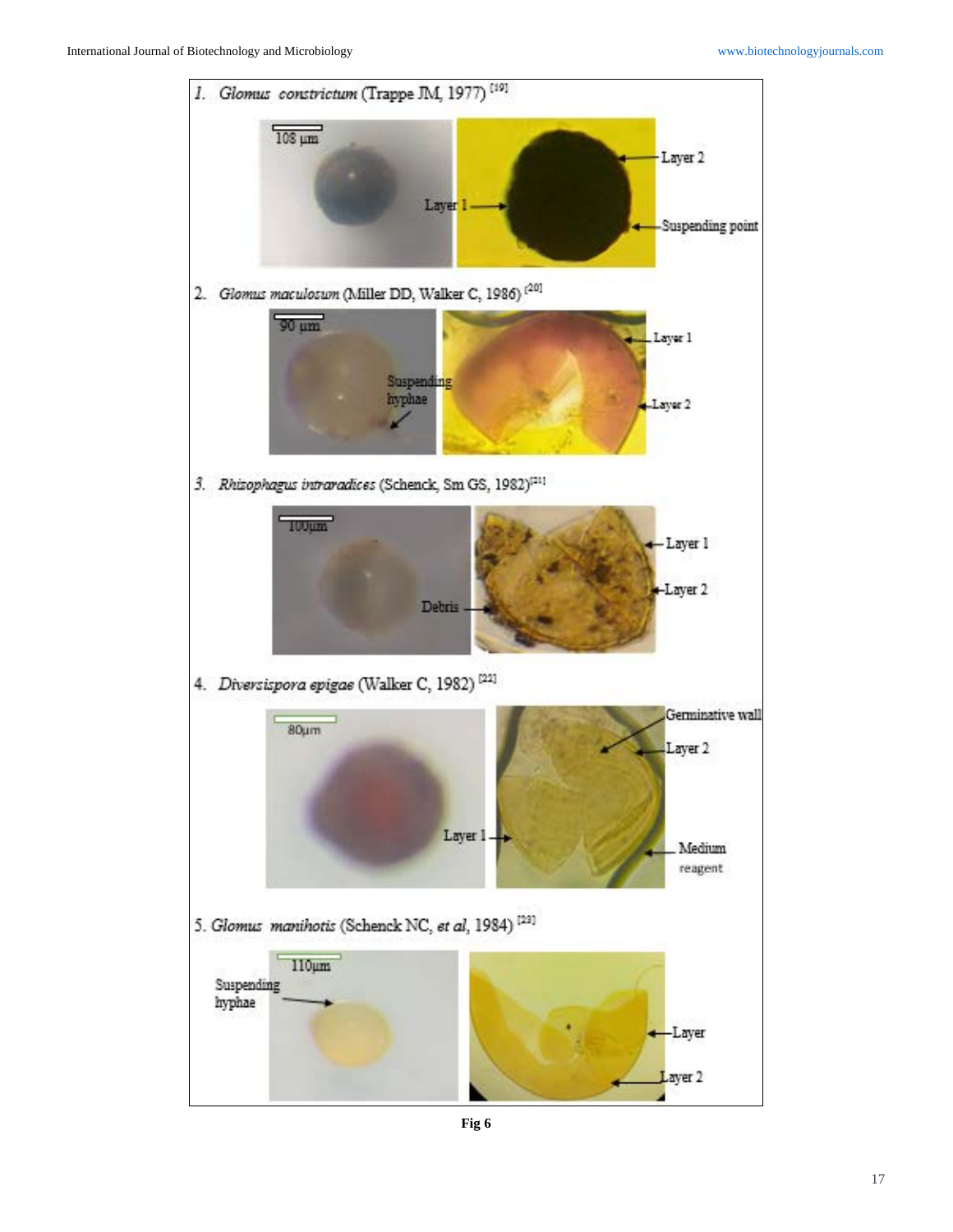## **7. Distribution of mycorrhizal fungi specimens in the study area**

Table 2 shows the distribution of arbuscular mycorrhizal fungal spores in the study area and indicates that the spores were not uniformly distributed in the three Division. *Glomus* 

*constrictum* is the most abundant specimen, Vina (986), Faro et Déo (611) and Mbéré (760), followed by *Rhizophagus intraradices* (Vina: 3; Faro et Déo: 6; Mbéré: 11). *Glomus maculosum* is the least representative (Vina: 1; Mbéré: 2).

|                 | <b>Vina</b> | <b>Faro et Déo</b> | Mbéré |
|-----------------|-------------|--------------------|-------|
| G. constrictum  | 986         |                    | 760   |
| G. maculosum    |             |                    |       |
| G. manihostis   |             |                    |       |
| R. intraradices |             |                    |       |
| D. epigae       | 46          |                    |       |
|                 | 0.99        | 0,095              | 0.64  |

**Table 2:** Distribution of arbuscular fungal spores in the three Departments

#### **8. Effects of treatments on cowpea plants growth**

Table 3 shows that all the treatments have significantly ( $P =$ 0.0001) improved the size of cowpea plants in the field. The best effects were recorded with the T2 ( $63 \pm 1.3$ ) and T3 ( $62.1$ )  $\pm$  3.82) treatments, while the T1 treatment shows a lower performance. Regarding the biomass, the best increase was obtained with the T2 treatment (52.37  $\pm$  3.96), while the effects of T4 (36.57  $\pm$  2.93) are significantly (P = 0.0006) lower. Data obtained with T1 (40.18  $\pm$  3.10) and T3 (41.32  $\pm$ 4.28) are similar and intermediate to those of T2 and T4.

**Table 3:** Effects of treatments on cowpea plants growth

| <b>Localities</b> | <b>Sizes</b>      | <b>Biomass</b>    |
|-------------------|-------------------|-------------------|
| T0                | $46,47 \pm 2,45a$ | $34.11 \pm 2.35a$ |
| Τ1                | $55,75 \pm 3,05c$ | $40,18\pm3,10c$   |
| T2                | $63 \pm 1.3d$     | 52,37±3,96d       |
| T3                | $62,1 \pm 3,82$ d | $41,32 \pm 4,28c$ |
| T4                | $50,55 \pm 2,9$ b | $36,57 \pm 2,93b$ |
| P-value           | 0,0001            | 0,0006            |
| F-value           | 21,38             | 12.78             |

#### **9. Effects of treatments on pods and seeds yield**

Table 4 shows that all the four treatments have significantly (0.0001) induced an increase in cowpea plants pods number in field. Plots that received the T2 (30  $\pm$  2) and T3 (27  $\pm$  2) treatments showed a significantly higher number of pods compared to plots that received the others treatments. The numbers of pods obtained with T1 (17  $\pm$  4) and T4 (17  $\pm$  3) treatments are similar and lower. Regarding the number of seeds, it is always the T2 (205  $\pm$  6) and T3 (204  $\pm$  5) treatments which show a better performances,  $(P = 0.0000)$ ; the smallest improvement is the one noted with T1 treatment  $(165 \pm 4)$ .

**Table 4:** Effects of treatments on pods and seeds yield

| <b>Localities</b> | Pods number | Seeds number |
|-------------------|-------------|--------------|
| T0                | $9\pm 2a$   | $100 \pm 5a$ |
| Τ1                | $17 + 4h$   | $165 \pm 4b$ |
| T2                | $30 + 4c$   | $205 \pm 6d$ |
| T3                | $27 + 2c$   | $204 + 5d$   |
| T4                | $17 + 3b$   | $185 \pm 5c$ |
| P-value           | 0,0001      | 0,0000       |
| T-value           | 22.04       | 221.89       |

## **10. Effects of treatments on seeds weight and yield per hectare**

The weight of the seeds varied significantly (0.0014) with the treatments (Table 5). It is the T2 treatment  $(35.22 \pm 1.38)$ which is more efficient in improving the weight of the seeds compared to the other treatments while T1 (31.71  $\pm$  1.31) is the least efficient. The same trend is observed with the yield per hectare where T2 (223.2  $\pm$  2.8) and T3 (222.4  $\pm$  4.9) give better results compared to the other treatments,  $(P = 0.0000)$ . The T4 treatment  $(207.8 \pm 4.4)$  shows the smallest improvement.

**Table 5:** Effects of treatments on seed weight and yield per hectare

| <b>Localities</b> | Seeds weight       | Yield per hectar |
|-------------------|--------------------|------------------|
| T0                | $24.55 \pm 1.31a$  | $146.5 \pm 3.1a$ |
| Τ1                | $31,71 \pm 1,31b$  | $214,1\pm2,1c$   |
| T <sub>2</sub>    | $35,22 \pm 1,38$ d | $223,2+2,8d$     |
| T3                | 34,14±2,79c        | $222.4 \pm 4.9d$ |
| T <sub>4</sub>    | $30,88 \pm 2,34b$  | $207,8 \pm 4,4b$ |
| P-value           | 0,0014             | 0,0000           |
| T-value           | 10.42              | 241,64           |

## **Discussions**

Our results establish that the rate of mycorrhization varies between 11.66-53%, and the degree of root colonization, 27.77-48.68%. These data are lower than those of (Ogou A, *et al,* 2018) [24] who reported mycorrhization rates between 41- 65.67% under soybeans in Togo; at the contrary, these results are close to those of (Tobolbaï R, *et al,* 2018) [9] who obtained mycorrhization rates of 20.5% and a mycorrhization degree of 15.38% in maize rhizosphere in Northern Cameroon. Our values are superior to those of (Nadjilom Y*, et al*, 2019) [25] who recorded a mycorrhization rate between 4.33-7.33%, a mycorrhization degree between 0.8-2.9 percent under rice in Chad, as well as those of (Richard T, *el al*, 2021)<sup>[26]</sup> who reported a mycorrhization rate between 1.33-4.6%, a mycorrhization degree of 1.22-3.95% with soybean in Cameroon.

The soil samples spore charge fluctuates between 145-285%. These values greatly exceed those of (Ouallal I, *et al,* 2018)  $[27]$  who obtained a spore number less than 100 in the rhizosphere of argan tree in south-western Morocco; in contrast, these data are similar to those of (Gnamkoulamba A, *et al,* 2018) [28] who recorded spore numbers varying between 100 and 400 under rice in Togo. The species diversity of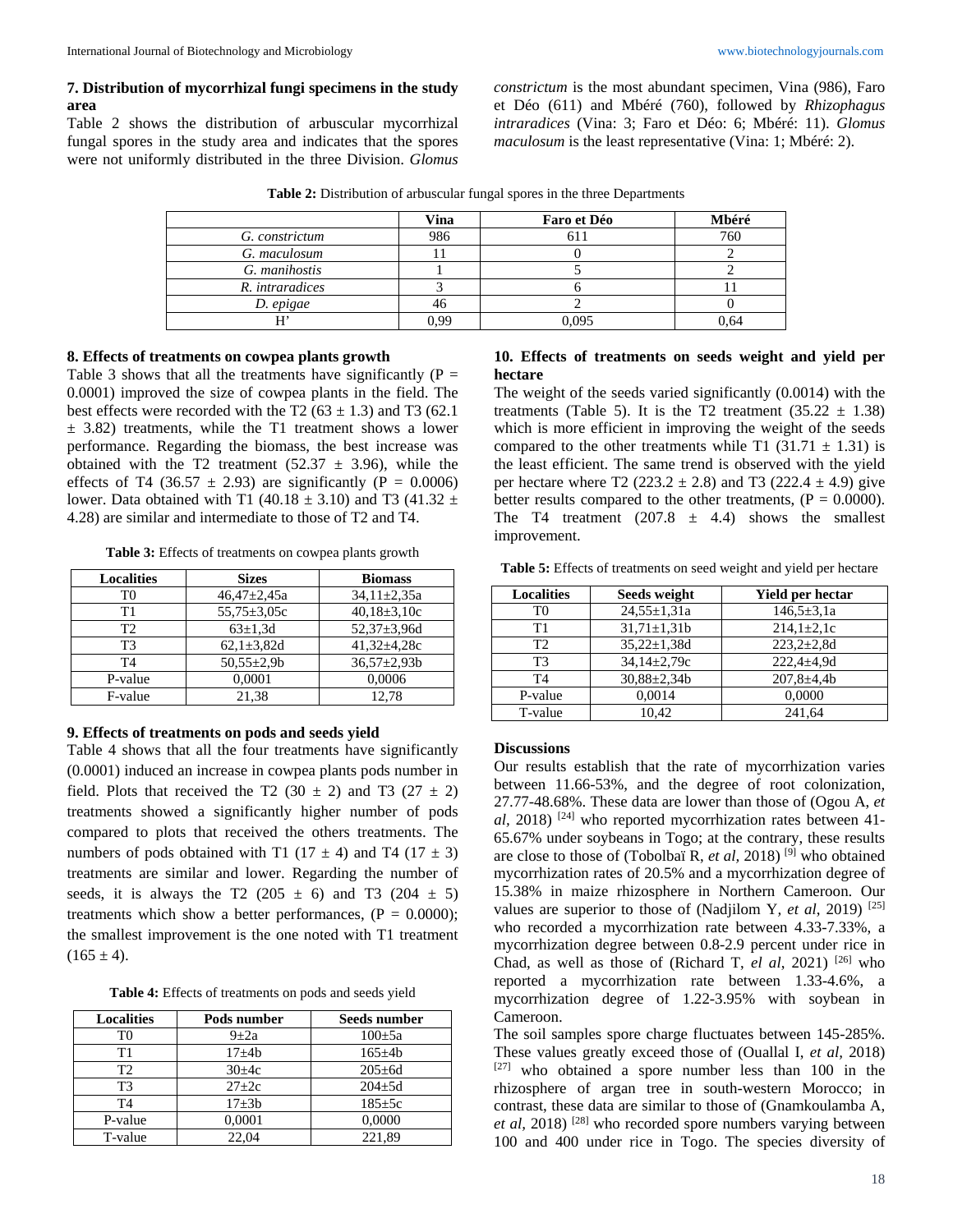arbuscular mycorrhizal fungi is between 3-5%. These values are very low compared to those of (Yuriko P, *et al*, 2018) [29] who reported a diversity of 21 species of arbuscular mycorrhizal fungi in the tomato rhizosphere in Calakmul, Mexico.

The prevalence of *Glomus* in our study site is similar to the data reported by Kariman (KH, et al, 2005)<sup>[30]</sup> who showed that the genus *Glomus* was the most representative in the rhizosphere of sugar cane in Iran. The predominance of this genus in cultivated land may be justified by its ability to establish a hypha network more quickly or to sporulate rapidly. (Voetes L, *et al*, 2006) [31] explains that Glomerales rapidly form anastomoses between different mycelial branches of the same genotype or of a similar genotype. This gives these fungi the ability to establish an interconnected network after mechanical disturbance such as ploughing.

The effects of the treatments on the growth and yield of cowpeas indicate that the size fluctuates between 50.55-63 cm, the biomass varies from 36.57-52.37 cm, the number of pods, from 17-30, the number seed from 165-205, seed weight of 30.88-35.22, yield per hectare of 165-204 kg/h. The ability of arbuscular mycorrhizal fungi to induce increased growth and yield parameters in cowpea plants may be justified by the fact that they establish mutually beneficial interactions with the roots of most terrestrial plants (Strullu DG, 1991; Van DHMGA, *et al*, 1998a) <sup>[32-33]</sup>. In return for the carbohydrates obtained from the host plant, arbuscular mycorrhizae boost the hydro-mineral nutrition of plants and particularly in phosphorus (Bolan NS, 1991) <sup>[34]</sup>, improves resistance to drought (Hardie K, Leyton L, 1981)  $^{[35]}$  and minimize the negative impacts caused by pathogens (Duponnois R, *et al*, 1993; Duponnois R, Cadet P, 1994; Abdalla ME, Abdel-Fattah GM, 2000)<sup>[36-4 and 37]</sup>. Mycorrhization also increases the adaptation of plants in an environment polluted by heavy metals (Leyval C, Joner EJ, 2001) [38] and pollution of organic matter (Joner EJ, Leyval C, 2003)<sup>[39]</sup>. (Duponnois R, Garbaye J, 1990)  $[40]$ , have demonstrated that there are positive interactions between mycorrhizal fungi and soil bacterial flora. In addition, mycorrhizal fungi develop a network of mycelial hyphae, which expands the volume of soil explored by the host plant, thus allowing it to improve its hydro-mineral nutrition (Rhodes LH, Gerdemann JW, 1975) [41].

## **Conclusion**

This work determines the morphological spore's diversity and agronomic potential of indigenous arbuscular mycorrhizal fungi from cowpea rhizosphere in the Adamawa region of Cameroon. The results analyses reveal the presence of five different arbuscular mycorrhizal fungi specimens grouped into three genera: *Diversispora epigae, Glomu*s (*G. constrictum*, *G. maculosum*, *and G. manihotis*) and *Rhizophagus intraradices*. The genus *Glomus* is the most representative and *Glomus constrictum* is the most representative while *G. maculosum* is the rarest. Field testing of treatments performances, formulated from these spores showed positive effects with all the treatments; T2 and T3 treatments are more efficient than T1 and T4 treatments. Therefore, T2 and T3 treatments can be recommended for an ecological cowpea production in the Adamawa region of Cameroon.

#### **Acknowledgement**

A part of this work was realised in the Laboratory of the Institute of Agricultural Research for Development (IRAD) WAKWA Ngaoundéré. The authors are grateful to the Director of this establishment for providing the logistic facilities that facilitated the achievement of this research.

## **References**

- 1. Landeweert R, Hoffland E, Finlay RD, Kuyper TW, Van BN. Linking plant to rocks: ectomycorrhizal fungi mobilize nutrients from minerals. *Trends in Ecology and Evolution*,2001:16:248-255.
- 2. Caris C, H¨ordt W, Hawkins HJ, R¨omheld V, George E. Studies of iron transport by arbuscular mycorrhizal hyphae to peanut and sorghum plants. *Mycorrhiza*,1998:8:35-39.
- 3. Lambers H, Raven JA, Shaver GR, Smith SE. Plants nutrient-acquisition strategies change with soil age. *Trends in ecologies and Evolution,*2008:23:95-103.
- 4. Duponnois R, Cadet P. Interactions of *Meloidogyne javanica* and *Glomus* sp. on growth and N2 fixation of *Acacia seyal*. Afro Asian Journal of Nematology,1994:4:228-233.
- 5. Lovelock CE, Wright SF, Clark DA, Ruess RW. Stocks of glomalin produced by arbuscular mycorrhizal fungi in soil across a tropical rain forest landscape. J. Ecol,2004:92:278-287.
- 6. Wright S, Upadhyaya F. A survey of soils for aggregate stability and glomalin, a glycoprotein produced by hyphae of arbuscular mycorrhizal fungi. *Plant and Soil*,1998:198:97-107.
- 7. Alzouma. Connaissance et contrôle des coleoptères Bruchidae ravageurs de legumineuses alimentaires au sahel,1995:1(4):10-11.
- 8. Djoufack-Manetsa V. Étude multi-échelle des précipitations et du couvert végétal au Cameroun : Analyses spaciales, tendances temporelles, facteurs climatiques et anthropiques de variabilité du Normalized Différence Végétation Index. Thèse de Doctorat d'État, Université de Yaoundé I-Université de Bourgogne, Bourgogne, 2011, 322.
- 9. Tobolbaï R, Adamou S, Ngakou A. Morphological and structural diversities of indigenous endomycorrhiza communities associated to maize [*Zea mays* (L.)] in Northern Cameroonian soils. Journal Animal and Plants Sciences,2018:1:6057-6073.
- 10. Tobolbaï R. Taxonomic diversity of endomycorrhizal fungi associated with à *Vigna unguiculata* (L.), *Glycine max* (L.) and *Zea mays* (L.) cultivated in Northern Cameroon: Production and application of inoculants in the field. University of Ngaoundere, 2018, 181.
- 11. Brundrett M, Bougher N, Dell B, Grove T, Malajczuk N. Working Ylith Mycorrhizas in Forestry and Agriculture. AClAR Monograph. Mycorrhizas for Forestry and Agriculture, 1996, 374.
- 12. Gerdemann JW, Nicolson TH. Spores of mycorrhizal Endogone species extracted from soil by wet sieving and decanting. *Transactions of the British Mycological*